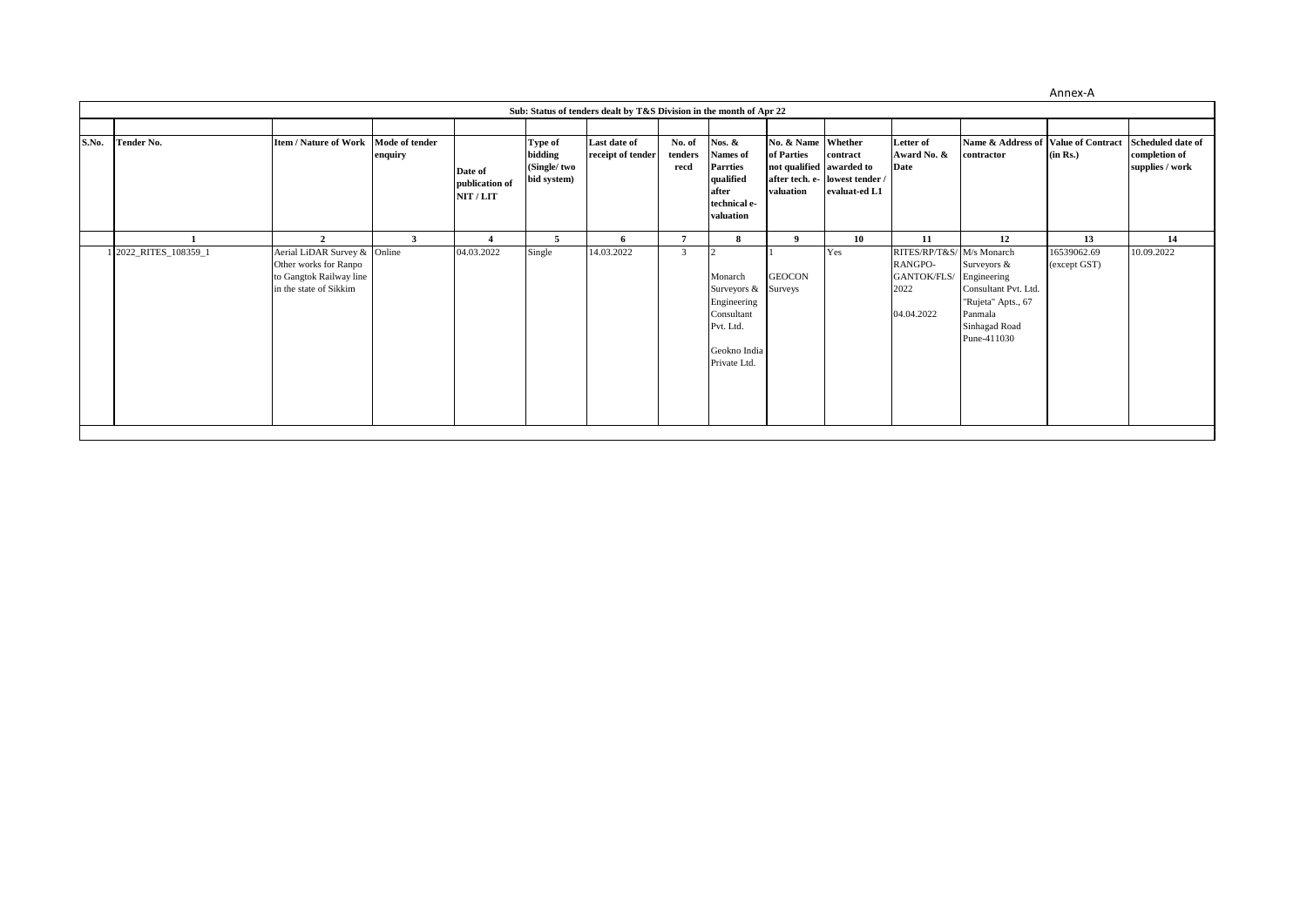Annex-B

| Details of contracts concluded / awarded / in progress during the month of Apr-22 |                                                                                                                                                                                                                                   |                              |                                        |                                                      |                                             |                |                                                                                                                                  |                                                          |                                       |                                                           |                                                                                                                                             |                                    |                                                                    |                                        |                                        |                                     |
|-----------------------------------------------------------------------------------|-----------------------------------------------------------------------------------------------------------------------------------------------------------------------------------------------------------------------------------|------------------------------|----------------------------------------|------------------------------------------------------|---------------------------------------------|----------------|----------------------------------------------------------------------------------------------------------------------------------|----------------------------------------------------------|---------------------------------------|-----------------------------------------------------------|---------------------------------------------------------------------------------------------------------------------------------------------|------------------------------------|--------------------------------------------------------------------|----------------------------------------|----------------------------------------|-------------------------------------|
| S.No Tender No.                                                                   | <b>Item / Nature of Work</b>                                                                                                                                                                                                      | Mode of<br>tender<br>enquiry | Date of<br>publication<br>of NIT / LIT | Type of<br>bidding<br>(Single/<br>two bid<br>system) | Last date of No. of<br>receipt of<br>tender |                | Nos. & Names of No. & Name of Wheth Letter of<br>tenders perties qualified parties not<br>received after technical<br>evaluation | qualified after contra & Date<br>technical<br>evaluation | er<br>ct.<br>award<br>ed to<br>lowest | Award No.                                                 | Name & Address of<br>contractor                                                                                                             | Value of<br>contract<br>(in Rs.)   | <b>Scheduled</b><br>date of<br>completion<br>of supplies /<br>work | <b>Actual date of</b><br>start of work | <b>Actual</b><br>date of<br>completion | <b>Reasons for</b><br>delay, if any |
|                                                                                   |                                                                                                                                                                                                                                   |                              |                                        |                                                      | 6                                           | 7              | 8                                                                                                                                | $\mathbf{o}$                                             | 10                                    | 11                                                        | 12                                                                                                                                          | 13                                 | 14                                                                 | 15                                     | 16                                     | 17                                  |
| 96 1                                                                              | Supply of instruments,<br>installation and commissioning of<br><b>CORS</b> Network (60 Reference<br>Stations and 2 Control<br>2021_RITES_715 Centres) including On-site<br>Comprehensive AMC for Mumbai-<br>Ahmedabad HSR project | Online                       | 26.02.2021                             | Two Bid<br>System                                    | 23.03.2021                                  | $\overline{3}$ | $\mathsf{L}$<br>M/s Hexagon<br>Geosystem India Pvt Instruments Pvt.<br>Ltd.<br>M/s ALLTERRA<br><b>Solutions LLP</b>              | M/s Britek<br>Ltd.                                       | Yes                                   | RS-<br>NETWORK/M 34,<br>AHSR/2021<br>Dated:<br>12.05.2021 | RITES/IS/T&S M/s ALLTERRA<br>TENDER/CO Solutions LLP,<br>A-06, Infocity 1, Sector-<br>Gurgaon-122002,<br>Haryana, India                     | Rs. 14,23,01,976/-<br>(except GST) | 10.01.2027                                                         | 19.02.2021                             | On going                               | $\sim$                              |
| 359 1                                                                             | 2022_RITES_108 Aerial LiDAR Survey & Other works Online<br>for Ranpo to Gangtok Railway line in<br>the state of Sikkim                                                                                                            |                              | 04.03.2022                             | Single                                               | 14.03.2022                                  | $\overline{3}$ | $\overline{2}$<br>Monarch Surveyors GEOCON<br>& Engineering<br>Consultant Pvt. Ltd.<br>Geokno India<br>Private Ltd.              | Surveys                                                  | Yes                                   | S/RANGPO-<br><b>GANTOK/FLS</b><br>/2022<br>04.04.2022     | RITES/RP/T& M/s Monarch Surveyors<br>& Engineering<br>Consultant Pvt. Ltd.<br>"Rujeta" Apts., 67<br>Panmala<br>Sinhagad Road<br>Pune-411030 | 16539062.69<br>(except GST)        | 10.09.2022                                                         | 11.04.2022                             | Ongoing                                |                                     |